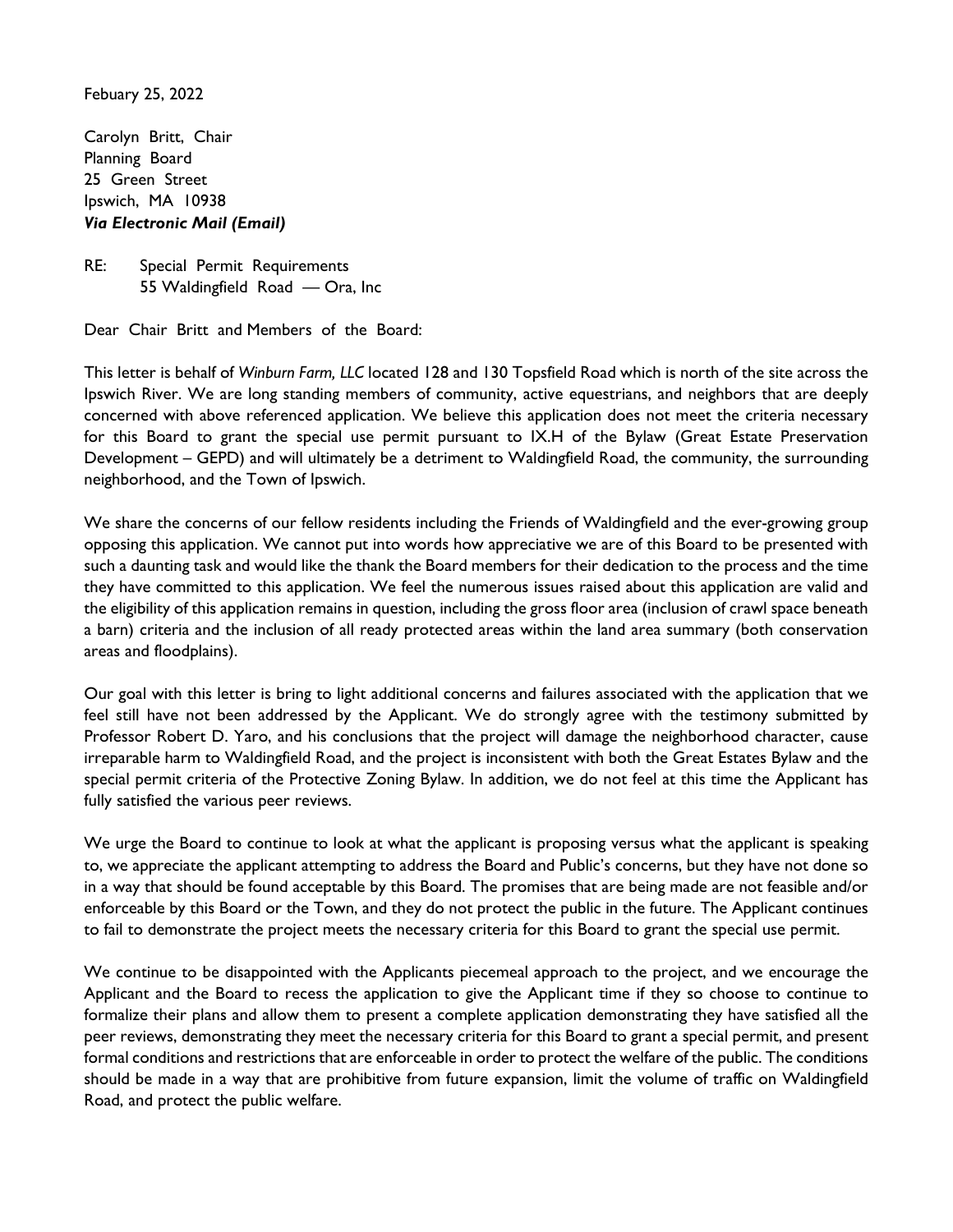We feel it is important the Applicant take a long pause before deciding to move forward, as they continue to remain reactive and piecemealing their solutions to the concerns raised by the Board, the Public, and the Peer Reviewers. This can be seen within the latest letters submitted on behalf of both the Applicant and their Attorney, where they continue to provide promises without real conditions and/or restrictions that protect the public and/or demonstrate they met all the necessary criteria for the Board to grant the special use permit. We have highlighted below a few examples from the Applicants latest correspondence that we feel highlights this approach:

- *Within the letter prepared by The People of Ora dated Febuary 9, 2022 they state this application "will provide public access to the Ipswich River for the first time", this is misleading and a false accusation. Public access is available today to the Ipswich River. We recommend that they continue to think about what conditions or*  restrictions will protect this property from future expansion. An item to think about is what is stopping them from *converting the barn in the future and eliminating the equestrian component of the property (this is a historic part of this property and natural environment). Additionally, what are the restrictions associated with the public open space and can they provide draft language for the both the Board and Public to review.*
- *Within the letter prepared by Lynch, DeSimone & Nylen, LLP dated Febuary 8, 2022 the Applicants Attorney makes representations in their opinion that the project meets the Great Estate Bylaws, but these justifications should be made by a Professional Planner and be included within a report for both the public and Board to review. The justifications should be accompanied by real conditions and restrictions to formally show how the criteria of the Great Estate Preservation Development (GEPD) is being met. At this time the Applicant has not provided sufficient and/or real justifications, only the opinion being made by their Attorney.*
- *The Applicant and their Attorney explain how the company has "shifted its traditional organizational design to be remote first" and they do not "sit in cubicles all day", which we think is great and in theory it has the potential to*  reduce the number of workers on-site but they do not provide any enforceable restrictions that make this a real *mitigation measure for the significant increase in traffic volume or impact to this scenic and historical roadway. Through expert testimony provided by Professor Robert D. Yaro and traffic study prepared by the applicant it has been shown that what the applicant is proposing will have an adverse impact on the character of the roadway and the neighborhood, and poses many safety concerns for the public.*
- *The plans as presented also incorporate "hot desking" which allows for more employees to be accounted for in a smaller space as the areas are not broken into individual cubes or offices with minimum square footages that allow for more room for employees to comfortable work. It should also be noted that on Ora's website and under the current job postings they still have many different full-time on-site positions (even in Massachusetts). We recommend the Applicant and its Attorney present this information in a different way for it to be considered by this Board and provide real conditions and restrictions to protect the public welfare.*

We have included additional concerns we have with the application below that we feel should be addressed before the application moves forward. We feel strongly that the Applicant has not demonstrated they meet the Standard Criteria for a Special Permit, or the additional criteria of the Great Estate Preservation Development (GEPD) and the Board should not act favorably upon this application.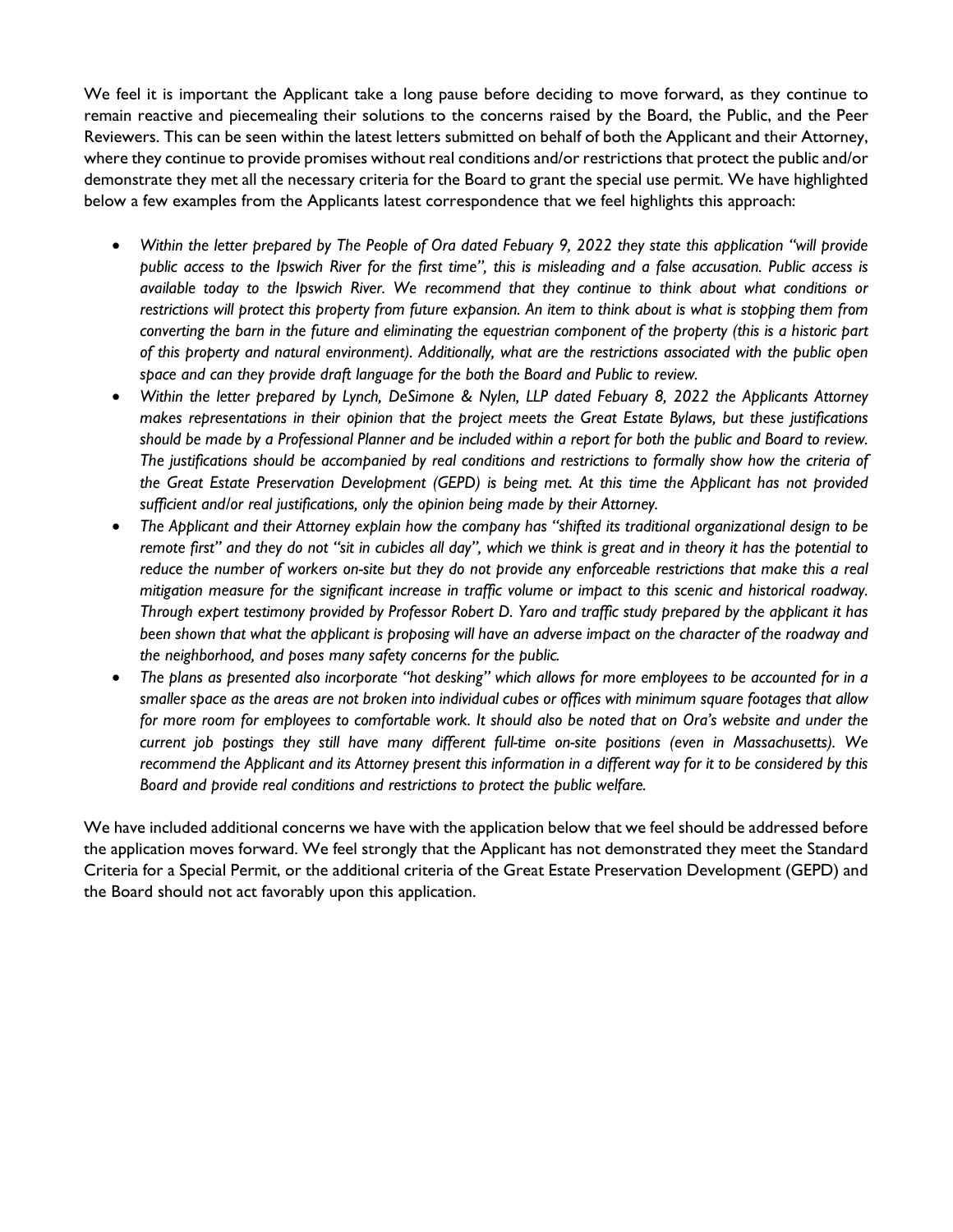**Applicants Plan to Mitigate Substantial Increase in Traffic Volume –** We have concerns with the plan presented to the Board and outlined within the letter prepared by Lynch, DeSimone & Nylen, LLP dated Febuary 8, 2022. The Applicant has not provided a mitigation plan to mitigate the substantial increase in traffic volume, and only has made suggestions that are not enforceable by this Board and/or the Town. We recommend that the applicant provide a summary of conditions and restrictions along with a revised Traffic Study, a Parking Management Plan (limiting the supply), and an Off-Site Parking Agreement for the Board and its professionals to review incorporating the suggested mitigation measures. At this time the Applicant has not provided sufficient information and/or any enforceable protections to limit the traffic volume or future improvements would provide more off-site parking. As such, the Applicant has not demonstrated that the project provides adequate traffic flow and safety and as presented the project will have an adverse impact on a historic and scenic roadway and the community.

**Sight Distance Concerns –** The Sight Distance Evaluation Letter prepared by GPI nor their latest response to the Boards Professional adequately support the project provides safe sight distance or meets the minimum recommended requirements. The information provided does not include enough supporting material to confirm adequate sight distance is met including providing supporting plans showing existing features such as trees, retaining walls, and other features that impact a driver's sight line. At this time the applicant has not demonstrated that traffic flow and safety on-including the parking and loading facilities has been met, and has shown that the proposed driveway will create a potential safety hazard for the public using Waldingfield Road. We encourage the Board to review Figure 1 included within the original evaluation letter prepared by GPI which clearly shows that a driver would not have clear and/or adequate sight lines as their vision would be impacted by existing trees, vegetation, retaining walls, and by bends within the roadway. It is recommended the Applicant provide an report which includes revised sight line plans with surveyed information of the existing features clearly shown and a profile of the sight lines which is common practice in the industry.

**Loading, Design Vehicles, and Turning Movements –** We recommend the Applicant confirm the largest design vehicles to access the site, no trucks should be permitted as part of the project. We also recommend the Applicant provide Turning Movement Templates for all design vehicles anticipated to access the site along with the largest emergency vehicle for review by the Boards Professionals to show the site as designed can safely accommodate these vehicles. The Applicant shall update the Traffic Report and/or provide a separate report summarizing the deliveries including trash pick-up associated with the project. The applicant has not demonstrated that the project provides adequate traffic flow and safety on-including the parking and loading facilities.



Figure 1. View from newly proposed western site driveway location looking east